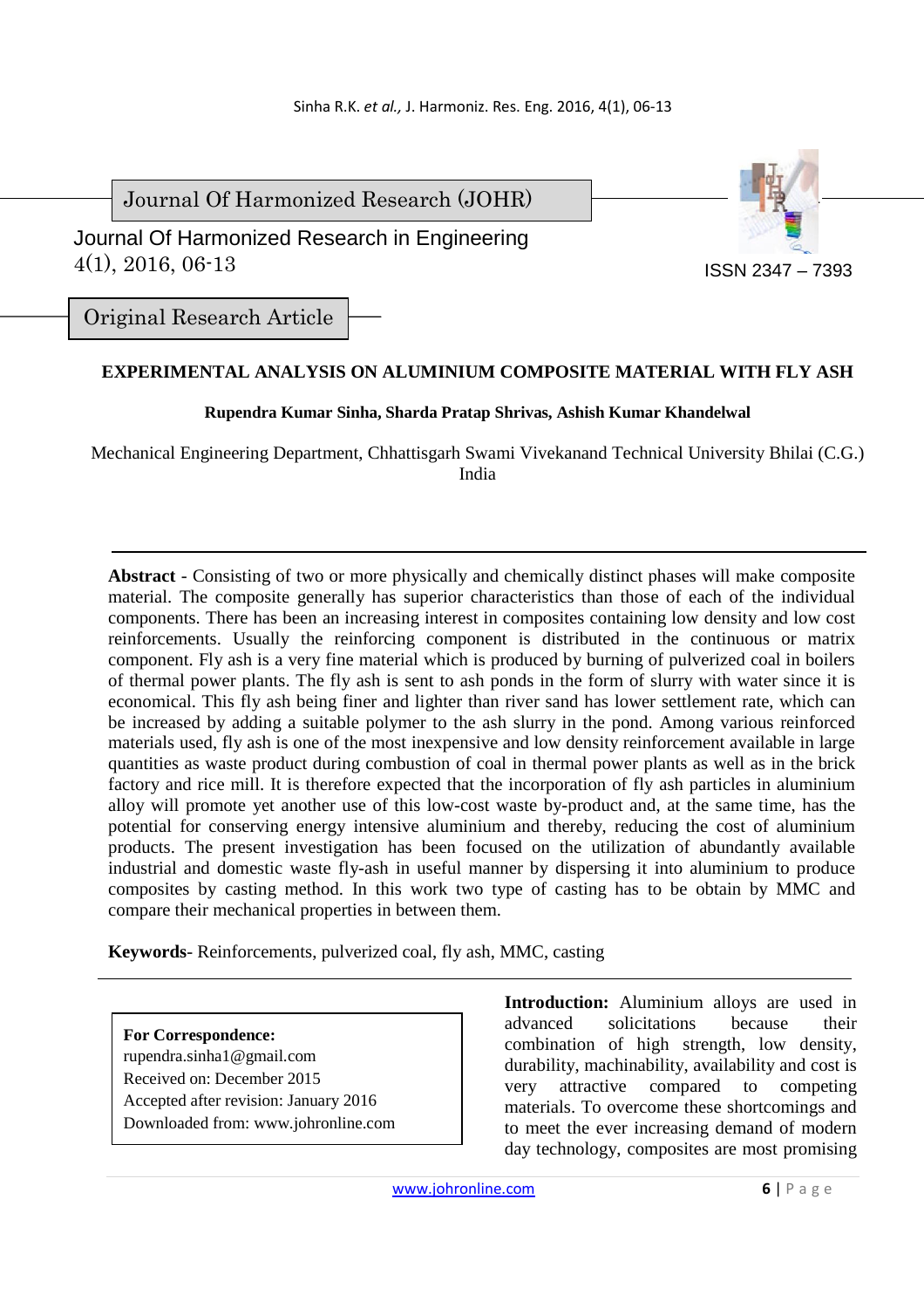materials of recent interest. Metal matrix composites (MMCs) possess significantly improved properties including high specific strength; specific modulus, damping capacity and good wear resistance compared to unreinforced alloys. It is therefore expected that the assimilation of fly ash particles in aluminium alloy will promote yet another use of this low-cost waste by-product and, at the same time, has the potential for conserving energy intensive aluminum and thereby, reducing the cost of aluminum products. Now a days the particulate reinforced aluminum matrix composite are gaining importance because of their low cost with advantages like isotropic properties and the possibility of secondary processing facilitating fabrication of secondary components.

Conventional monolithic materials have limitations in achieving good combination of strength, stiffness, toughness and density. To overcome these shortcomings and to meet the ever increasing demand of modern day technology, composites are most promising materials of recent interest. Metal composites possess significantly improved properties including high specific strength; specific modulus, damping capacity and good wear resistance compared to unreinforced alloys. There has been an increasing interest in amalgams containing low density and low cost reinforcements. Among various discontinuous dispersoids used, fly ash is one of the most inexpensive and low density reinforcement available in large quantities as solid waste byproduct during combustion of coal in thermal power plants. Hence, composites with fly ash as reinforcement are likely to overcome the cost barrier for wide spread applications in automotive and small engine applications. It is therefore expected that the incorporation of fly ash particles in aluminium alloy will encourage yet another use of this low-cost waste byproduct and, at the same time, has the potential for conserving energy intensive aluminium and thereby, reducing the cost of aluminum products.

MMCs are defined as ductile matrix materials reinforced by particles. Under external loading conditions the overall response of MMCs is elastic-plastic. MMCs are frequently reinforced by continuous plastic which are aligned in order to make use of the high axial composite strength. The aspect ratio of the reinforcement is an important quantity, because the degree of load handover from thematrix to the reinforcement is directly proportional to the reinforcement aspect ratio. Liquid-phase infiltration of MMCs is not straight forward, mainly because of difficulties with wetting the ceramic reinforcement by the molten metal.

The advantage of this method is that the temperatures involved are moderate and no damage is done to the fibers. Problems with electroplating involve void creation between fibers and between fiber layers, possible poor adhesion of the deposit to the fibers, and limited numbers of alloy matrices available for this type of processing. A spray deposition operation may also be used. This technique typically consists of winding fibers onto a foil-coated drum and spraying molten metal onto the mto form a monotape. Thus, the accurate modelling of the mechanical behavior of actual MMCs is very complicated in practice even if the fibers are aligned. The source of molten metal may be powder or wire feedstock which is melted in aflame, arc, or plasma torch. The advantages of spray deposition are the easier control of fib reorientation and rapid solidification of the molten matrix. In the CVD process, a vaporized component decomposes or reacts with another vaporized chemical on the substrate to form a coating on that substrate.

**Metal Matrix Composites:** Metal matrix composite materials have found application in many areas of daily life for quite some time. Materials like cast iron with graphite or steel with high carbide content, as well as tungsten carbides, consisting of carbides and metallic binders, also belong to this group of composite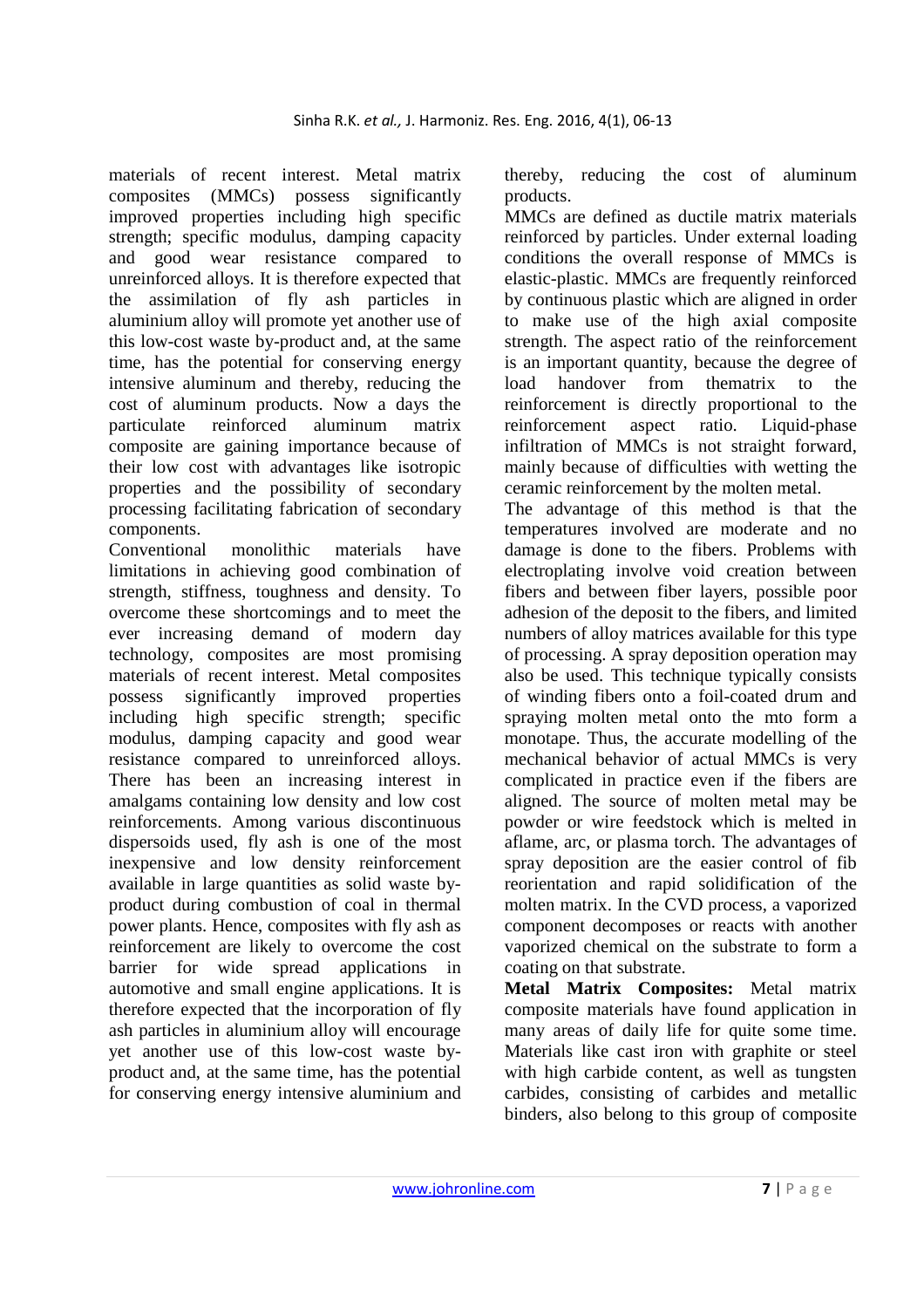materials. These demands can be achieved only by using non-metal inorganic bolstering components. Metal matrix composites become interesting for use as constructional and functional materials, if the property profile of conventional materials either does not reach the increased standards of specific demands, or is the solution of the problem. The reinforcement of metals can have many different objectives;

- Increase in yield strength and tensile strength at room temperature and above while maintaining the minimum ductility or rather toughness,
- Increase in creep resistance at higher temperatures compared to that of conventional alloys,
- Increase in fatigue strength, especially at higher temperatures,
- Improvement of thermal shock resistance,
- Increase in Young's modulus,
- Reduction of thermal elongation.



#### *Fig. 1. Metal matrix composite (Particle)*

**Composite:** Composite material is a material composed of two or more distinct phases (matrix phase and reinforcing phase) and having bulk properties significantly different from those of any of the constituents. However, MMC technology is still in the early stages of development, and other essential systems undoubtedly will emerge. Numerous metals have been used as matrices. The most important have been aluminum, titanium, magnesium, and copper alloys and super alloys. Many of common materials (metals, alloys, doped ceramics and polymers mixed with additives) also have a small amount of dispersed phases in their structures, however they are not considered as composite materials since their properties are similar to those of their base

ingredients (physical property of steel are similar to those of pure iron) . Favorable properties of composites materials are high stiffness and high strength, low density, high temperature stability, high electrical and thermal conductivity, adjustable coefficient of thermal expansion, corrosion resistance, improved wear resistance etc. Composite materials are classified as

- On the basis of matrix material,
- On the basis of filler material.

**Fly Ash:** Fly ash is one of the residues generated in the combustion of coal. It is an industrial by-product recovered from the flue gas of coal burning electric power plants. Depending upon the source and makeup of the coal being burned, the components of the fly ash produced vary substantially, but all fly ash includes substantial amounts of silica. Fly ash particles are classified into two types, precipitator and cenosphere. Generally, the solid spherical particles of fly ash are called precipitator fly ash and the hollow particles of fly ash with density less than 1.0 g cenosphere fly ash. One common type of fly ash is commonly composed of the crystalline compounds such as quartz, mullite and hematite, glassy compound such as silica glass, and other oxides.

**Categories of Fly Ash:** The burning of harder, older anthracite and bituminous coal typically produces Class F fly ash. This fly ash is pozzolanic in nature, and comprehends less than 10% lime (CaO). Retaining pozzolanic properties, the glassy silica and alumina of Class F fly ash requires a cementing agent, such as Portland cement, quicklime, or hydrated lime, with the presence of water in order to react and produce cementitious compounds. Alternatively, the addition of a chemical activator such as sodium silicate (water glass) to a Class F ash can leads to the formation of a geopolymer. Fly ash produced from the burning of younger lignite or sub bituminous coal, in addition to having pozzolanic properties, also has some self-cementing properties. In the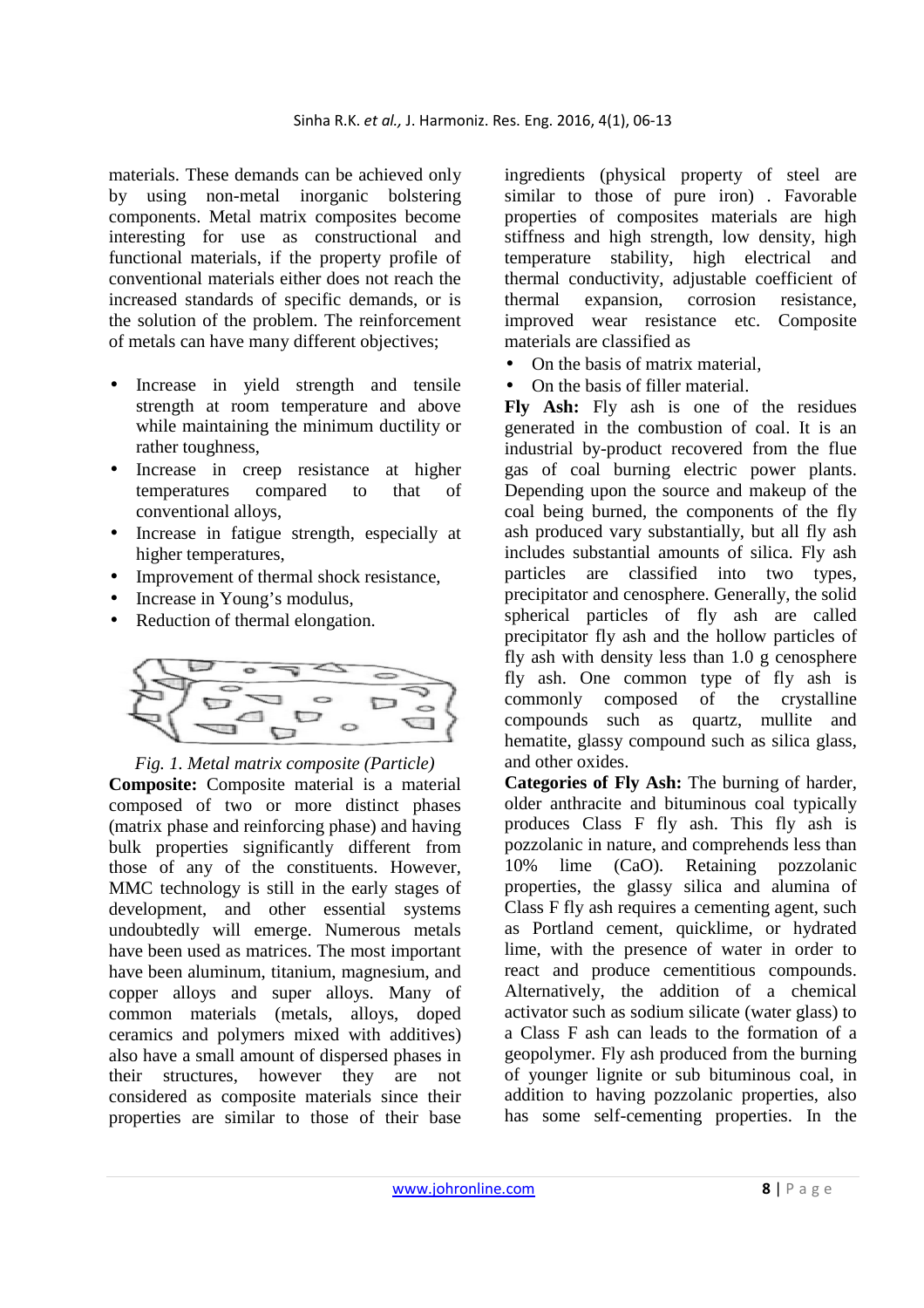presence of water, Class C fly ash will harden and gain strength over time. Class C fly ash commonly contains more than 20% lime (CaO). Unlike Class F, self-cementing Class C fly ash does not require an activator. Alkali and sulfate  $(SO<sub>4</sub>)$  contents are generally higher in Class C fly ashes.

**Problem Description:** The present investigation has been focused on exploitation of waste fly ash in useful manner by dispersing it in aluminum matrix to produce composite. In the present work, fly-ash which mainly consists of refractory oxides like silica, alumina, and iron oxides, was used as the reinforcing phase and to increase the wet ability magnesium and silicon were added. Composites were created with different percentages of reinforcing phase. Mechanical properties of the composites were also evaluated.

The SiC particles are the most common intermittent reinforcements in Al matrix composites although the density of SiC is slightly higher than that of Al. This is because it is inexpensive and readily available but still gives the composite high strength and elastic modulus. The improved wear resistance is often the primary feature as well. In the same way as in the case of continuous SiC fibres the possibility of chemical reactions limits the high temperature applications and may cause problems in production. Excess Si reduces the reactivity of SiC in A1 remarkably. Another widely used particulate reinforcement in Al matrix composites is Al203. In comparison to SiC it is much more inert in Al and it is also oxidation resistant. Accordingly, it is much more suitable for high temperature fabrication and use. In order to overcome the problem of poor wettability of A1203 by A1, which disturbs especially the liquid stirring production routes, the matrix is alloyed or the reinforcement is surface coated. As described previously, Li is found to be a constructive alloying element. MgO on the surfaces of A1203 is also improving the wet ability. On the other hand, in squeeze casting the wet ability is

not as large problem as in liquid stirring. Therefore, this efficient technique has been often utilized in production of particulate A1203 reinforced Al matrix composites. In fact, this amalgamation of production method and composite material Al is currently the most promising candidate for large scale production of relatively inexpensive MMCs for general Al applications.

## **Objective**

The material costs of composites can be reduced significantly by incorporating fly ash into the matrices of polymers and metallic alloys. However, very little evidence is available on to aid in the design of composite materials, even though attempts have been made to incorporate fly ash in both polymer and metal matrices. Fly ash has a lower density than talc and calcium carbonate, but slightly higher than hollow glass. The cost of Fly ash is likely to be much lower than hollow glass. Fly ash may turn out to be one of the deepest cost fillers in terms of the cost per volume. The high electrical resistivity, low thermal conductivity and low density of flyash may be helpful for making a light weight segregating composites. Fly ash as a filler in Al casting reduces cost, decreases density and increase hardness, stiffness, wear and abrasion resistance. It also improves the maintainability, damping capacity, coefficient of friction etc. which are needed in countless industries like automotive etc. This reduces the generation of greenhouse gases as they are produced during the bauxite processing and alumina reduction.

**Preparation of MMC of Al and Fly Ash:** First of all, 400 gm of commercially pure aluminum was melted in a resistance passionate muffle furnace and casted in a clay graphite crucible. For this the melt temperature was raised to 993K and it was degassed by purging hexachloro ethane tablets. For this material took 400 gm of commercially pure aluminum and 40 gm of fly ash. The fly ash particles were preheated to 373K for two hours to remove the moisture. Commercially pure aluminum was melted by raising its temperature to 993K and it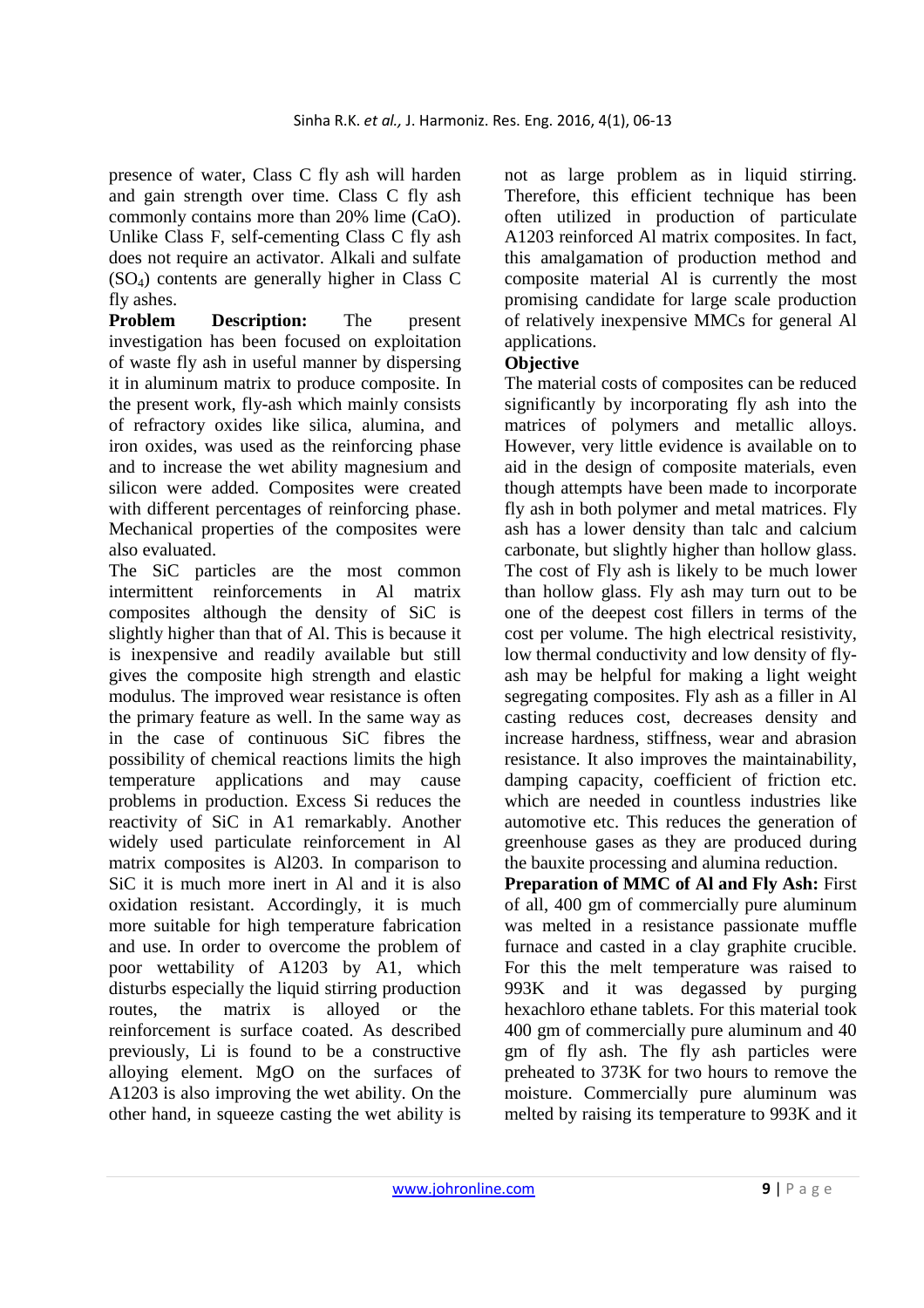was degassed by riddance hexachloro ethane tablets. Then the melt was stirred using a mild steel stirrer. Fly-ash particles were added to the melt at the time of formation of vortex in the melt due to stirring. The melt temperature was maintained at 953K-993K during the addition of the particles. The particle size analysis and chemical composition analysis was done for fly ash. The hardness testing and density measurement was carried out for both commercially pure Al and Al-15% fly ash composite. The hardness of the samples was dogged by Brinell hardness testing machine with 500 kg load and 10 mm diameter steel ball indenter. The detention time for the hardness measurement was 30 seconds. The wear characteristics of commercially pure Al and Al-15% fly ash composite were appraised using wear testing machine. For this, cylindrical specimens of 10 mm diameter and 20 mm length were prepared from the cast aluminium and Al-15% fly ash composite.

**Heat Treatment of Fly Ash:** The fly ash in the composite heat treatment is done on it to eliminate impurities and water content. For the surface treatment of ash it is heated in the furnace at a temp. of 600°C. During this temperature range ethanol solution is added at a temp. of 50°C and stir for some time. After it we also added cover11 to improve its surface characteristics. The heat treatment of fly ash that taken from the ethanol dealing is to reduce moisture of mixed material in the induction furnace. After it we have to melt the Al 7075 in the furnace having a capacity of 1000°C and then added preheated fly ash into it.For accumulative wettability, we also added the Mg that means it decreases the surface tension of the fly ash. For better mixing of all materials, a stirrer arrangement is adjusted which stirs the molted composite material. AlsoHexachloroethane tablets are using here to remove the slag from the molten MMC. After all of these, this molten material will be emptied into the sand mould and fabricate the required shape of slab and rods.

The fly ash particles were preheated to 600ºC for 2 hours in a dispersed muffle furnace to remove the moisture content. Aluminium was charged in to the graphite crucible, and the furnace temperature was raised up to liquidtemperature 750ºC in order to melt the Al scraps completely and further the melt temperature was dropped to just below the liquids temperature to achieve the semi solid state. Magnesium and then preheated fly-ash particles were added in the crucible. Mg was incorporated into the melt to promote the wetting action between Al matrix and fly ash reinforcement particles. The molten Al composite slurry was stirred at the stirrer speed of 300 rpm for 20 minutes. Since high torque was needed in mixing of the composite slurry in semi solid state, a variable torque - speed controlled mechanical stirrer was employed. The diffusion of fly ash and magnesium with aluminium were achieved by the two step stir casting method. Finally the composite melt was reheated to 750ºC and poured into the steel mould to solidify.

**Thermal Analysis of MMC:** The thermodynamic analysis indicates that there is opportunity between the reaction of Al melt and the fly ash particles. The particles contain alumina, silica and iron oxide which during solidification process of Al fly ash composites or during holding such composites at temperature above 850 C, are likely to undergo chemical reactions. The experiments indicate that there is a progressive reduction between SiO2, Fe2O3 and mullite by Al. The size, density, type of reinforcing particles and its scattering have a pronounced effect on the properties of particulate composite. Size range of fly ash particles is reported in the above figure. The size range of the particles is very wide. The size ranges of the fly ash particles indicate that the composite arranged can be considered as dispersion strengthened as well as particle reinforced composite.

**Preparation of MMC of Al And Plastic Waste:** Waste plastic are chopped in small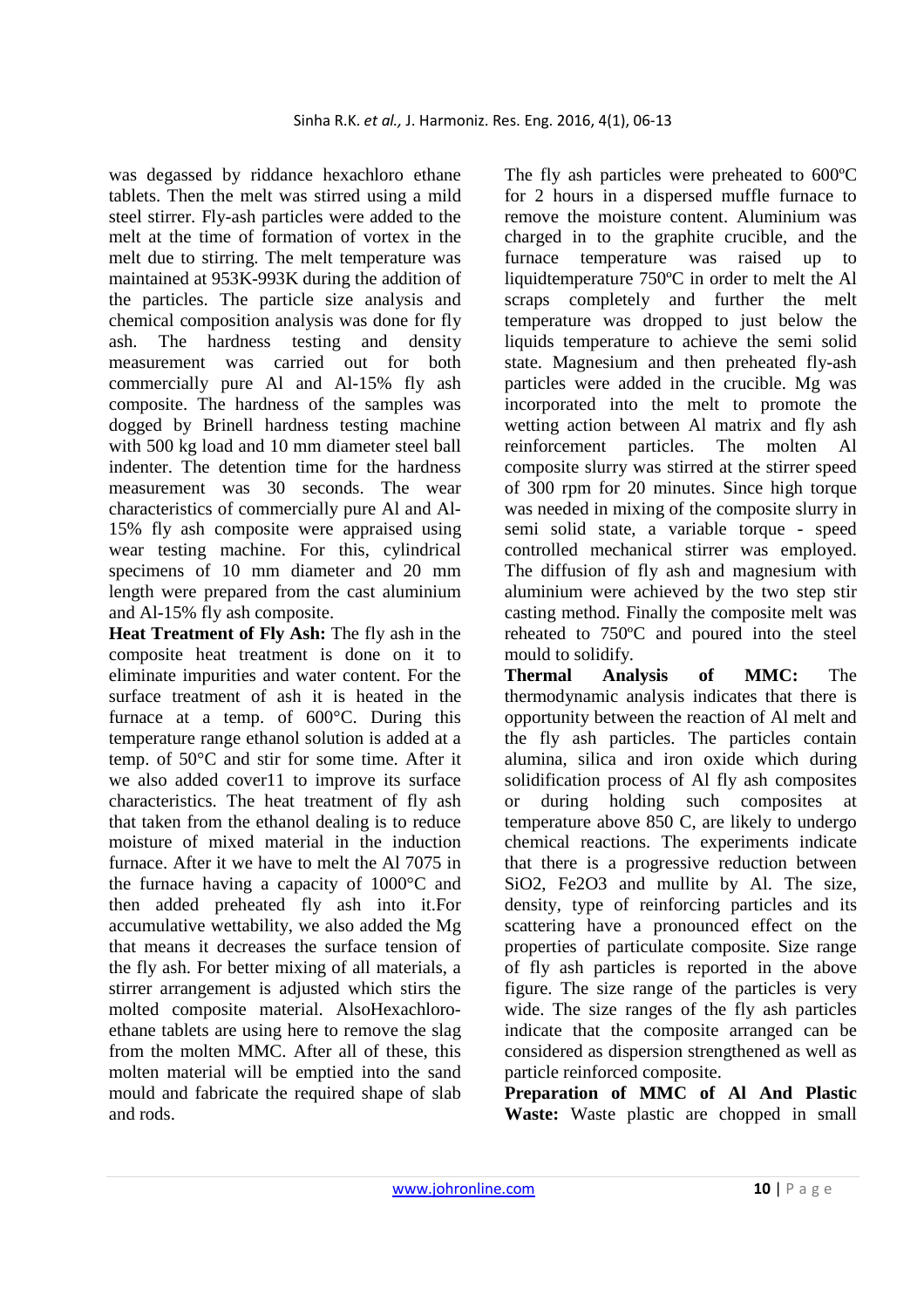piece by machining. Commercially pure aluminium was melted by raising its temperature to 993K and it was degassed by purging hexachloro ethane tablets. Plastic waste particles were added to the melt at the time of materialization of vortex in the melt due to stirring. The melt temperature was maintained at 953K-993K during the addition of the particles. The particle size analysis and chemical composition analysis was done for plastic piece. The hardness testing and density measurement was carried out for both commercially pure Al and Al-13% plastic piece composite. The hardness of the samples was determined by Brinell hardness testing machine with 500 kg load and 10 mm diameter steel ball indenter. The detention time for the hardness measurement was 30 seconds. The wear appearances of commercially pure Al and Al-13% plastic piece composite were evaluated using wear testing machine. For this, cylindrical specimens of 10 mm diameter and 20 mm length were prepared from the cast aluminium and Al-13% plastic piece composite. Test was performed at 68.67 N load and 500 rpm for 10 minutes. Same process will repeated for 15% and 17% plastic piece composite.

**Melting and Casting:** The aluminum fly ash metal matrix composite was arranged by stir casting route. For this we took 400gm of commercially pure aluminum and desired amount of fly ash particles. The fly ash particle was preheated to  $300^{\circ}$ C for three hour to remove moisture. Commercially pure aluminum was melted in a resistance furnace. The melt temperature was raised up to  $720^0$ C and it was degassed by purging hexachloroethane tablets. Then the melt was stirred with the help of a mild steel turbine stirrer. The stirring was preserved between 5 to 7 min at an impeller speed of 200 rpm .The melt temperature was maintained  $700^{\circ}$ C during addition of fly ash particles. The dispersion of fly ash particles were achieved by the vortex method. The melt with reinforced particulates were poured into the preheated permanent metalicmold. The

pouring temperature was sustained at 6800C.The melt was then allow to solidify the moulds.

#### **Mechanical Properties**

**Hardness Test:** Hardness measurements were carried out on the base metal and composite samples by using standard Brinnel hardness test. Brinnel hardness quantities were carried out in order to investigate the influence of particulate weight fraction on the matrix hardness. Load applied was 750kgs and indenter was a steel ball of 5 mm diameter. Macroscopic hardness is generally characterized by strong intermolecular bonds. There are three types of tests used with accuracy by the metals industry; they are the Brinell hardness test, the Rockwell hardness test, and the Vickers hardness test. But in our present work we deliberated only Rockwell hardness test. The Rockwell scale is a hardness scale based on the indentation hardness of a material. The Rockwell test determines the hardness by measuring the depth of penetration of an indenter under a large load compared to the infiltration made by a preload.The tests determine the depth which such a ball or cone will sink into the metal, under a given load, within a specific period of time. Brinellhardness test has been achieved in this work.

$$
BHN = \frac{F}{\frac{\pi}{2} D.(D - \sqrt{D^2 - D_i^2})}
$$

 $BHN =$  the Brinell hardness number

 $F =$  the imposed load in kg

 $D =$  the diameter of the spherical indenter in mm

 $D_i$  = diameter of the resulting indenter impression in mm

**Toughness Test:** The toughness is the energy involves breaking the material. The energy is calculated in jouls. The energy consumed is calculated by the difference between total energy supplied to the energy available at the end. The measure of toughness can be found with the help of Charpy and Izod impact tests. The standard specimen size for Charpy impact testing is 10mm×10mm×60mm. and forIzod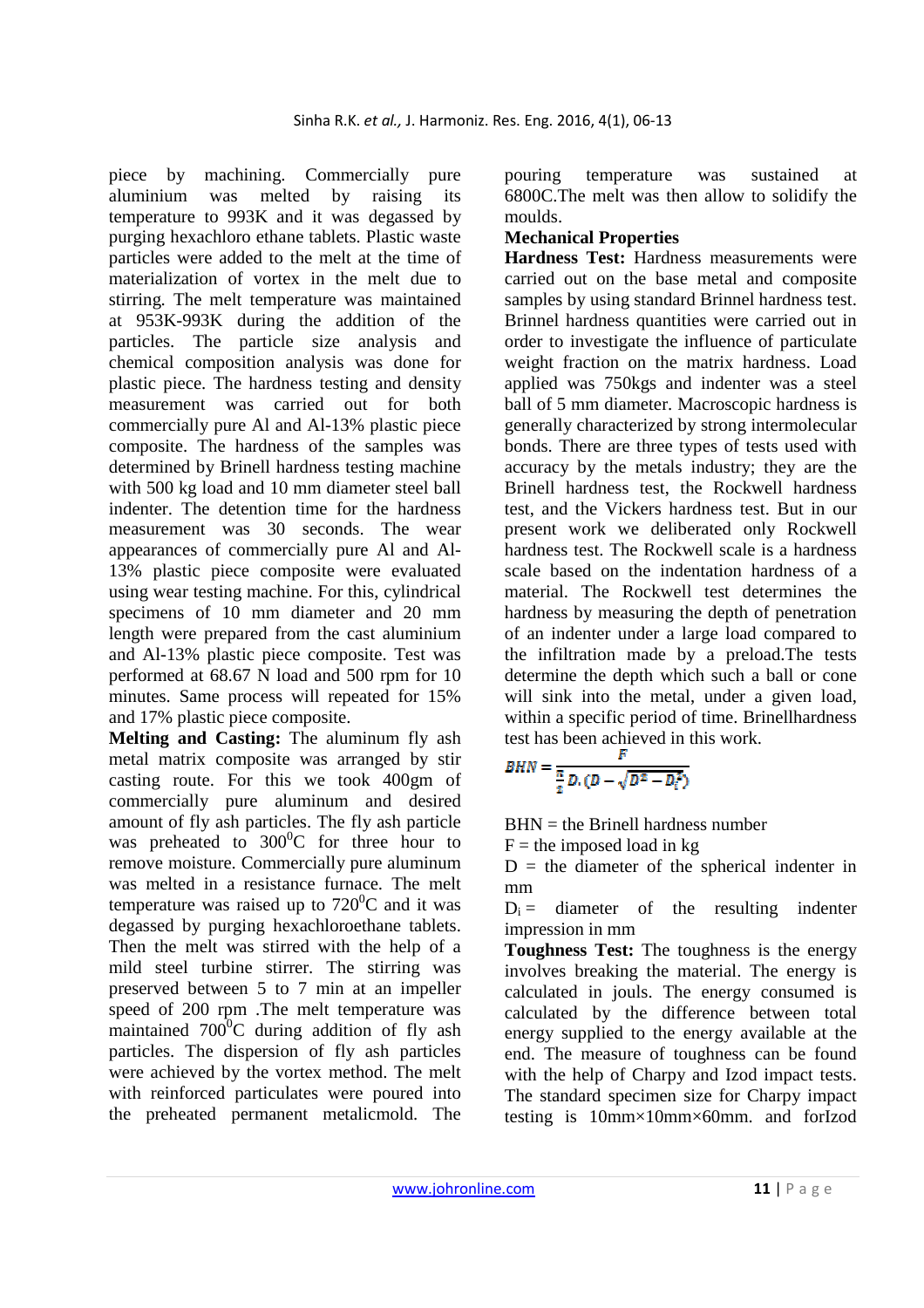impact testing 10mm×10mm×70mm. The Charpy impact test, also known impact test as the Charpy V-notch test, is a standardized high strain-rate test which determines the amount of energy absorbed by a material during fracture.

**Result and Discussion:** In this case two type of MMC has to be obtain, one is mixture of aluminum and plastic, second is mixture of aluminum and fly ash. These MMC are casting in permanent thickness and tested their mechanical properties (tensile, impact test and hardness test). Both MMC are casting by increasing their amount of substitute material. Aluminum alloy has been made on three

different temperature (i.e.  $450^{\circ}$ C,  $475^{\circ}$ C &  $500^{\circ}$ C) and use type of cooling to obtain best hardness and strength.

**Hardness Measurement:** Indentation hardness measures the confrontation of a sample to material deformation due to a constant compression load from a sharp object; they are primarily used

in engineering and metallurgy fields.

Measurement of the macro-hardness of materials is a quick and simple method of winning mechanical property data for the bulk material from a small sample. It is also widely used for the quality control of surface treatments processes.

| <b>Substitute Material</b> | <b>Type of cooling</b> | <b>Hardness 300gm</b><br><b>Aluminium</b><br><b>BHN</b> | <b>Hardness 400gm</b><br><b>Aluminium</b><br><b>BHN</b> | <b>Hardness 450gm</b><br><b>Aluminium</b><br><b>BHN</b> |
|----------------------------|------------------------|---------------------------------------------------------|---------------------------------------------------------|---------------------------------------------------------|
| 10% Fly ash<br>Material    | Water Cool             | 92                                                      | 96                                                      | 95                                                      |
|                            | Air Cool               | 84                                                      | 83                                                      | 82                                                      |
|                            | Oil Cool               | 86                                                      | 88                                                      | 93                                                      |
| 12% Fly ash<br>Material    | Water Cool             | 81                                                      | 87                                                      | 85                                                      |
|                            | Air Cool               | 75                                                      | 81                                                      | 88                                                      |
|                            | Oil Cool               | 72                                                      | 83                                                      | 86                                                      |
| 15% Fly ash<br>Material    | Water Cool             | 81                                                      | 86                                                      | 84                                                      |
|                            | Air Cool               | 83                                                      | 83                                                      | 82                                                      |
|                            | Oil Cool               | 86                                                      | 84                                                      | 82                                                      |
| 18% Fly ash<br>Material    | Water Cool             | 80                                                      | 82                                                      | 84                                                      |
|                            | Air Cool               | 79                                                      | 78                                                      | 80                                                      |
|                            | Oil Cool               | 74                                                      | 72                                                      | 83                                                      |

|  |  |  |  | Table.1 Hardness Comparison of fly ash composite material |
|--|--|--|--|-----------------------------------------------------------|
|--|--|--|--|-----------------------------------------------------------|

Table2. Impact failure load Comparison of fly ash composite material

| <b>Substitute Material</b> | <b>Type of cooling</b> | <b>Impact Failure</b><br>Load 300gm<br><b>Aluminium (KN)</b> | <b>Impact Failure</b><br>Load 400gm<br><b>Aluminium (KN)</b> | <b>Impact Failure</b><br>Load 450gm<br><b>Aluminium (KN)</b> |
|----------------------------|------------------------|--------------------------------------------------------------|--------------------------------------------------------------|--------------------------------------------------------------|
| 10% Fly ash<br>Material    | Water Cool             | 103                                                          | 109                                                          | 107                                                          |
|                            | Air Cool               | 101                                                          | 100                                                          | 104                                                          |
|                            | Oil Cool               | 98                                                           | 103                                                          | 100                                                          |
| 12% Fly ash<br>Material    | Water Cool             | 92                                                           | 103                                                          | 98                                                           |
|                            | Air Cool               | 93                                                           | 99                                                           | 96                                                           |
|                            | Oil Cool               | 100                                                          | 104                                                          | 101                                                          |
| 15% Fly ash<br>Material    | Water Cool             | 94                                                           | 104                                                          | 97                                                           |
|                            | Air Cool               | 88                                                           | 96                                                           | 91                                                           |
|                            | Oil Cool               | 93                                                           | 97                                                           | 94                                                           |
| 18% Fly ash<br>Material    | Water Cool             | 92                                                           | 94                                                           | 93                                                           |
|                            | Air Cool               | 87                                                           | 96                                                           | 92                                                           |
|                            | Oil Cool               | 86                                                           | 92                                                           | 96                                                           |